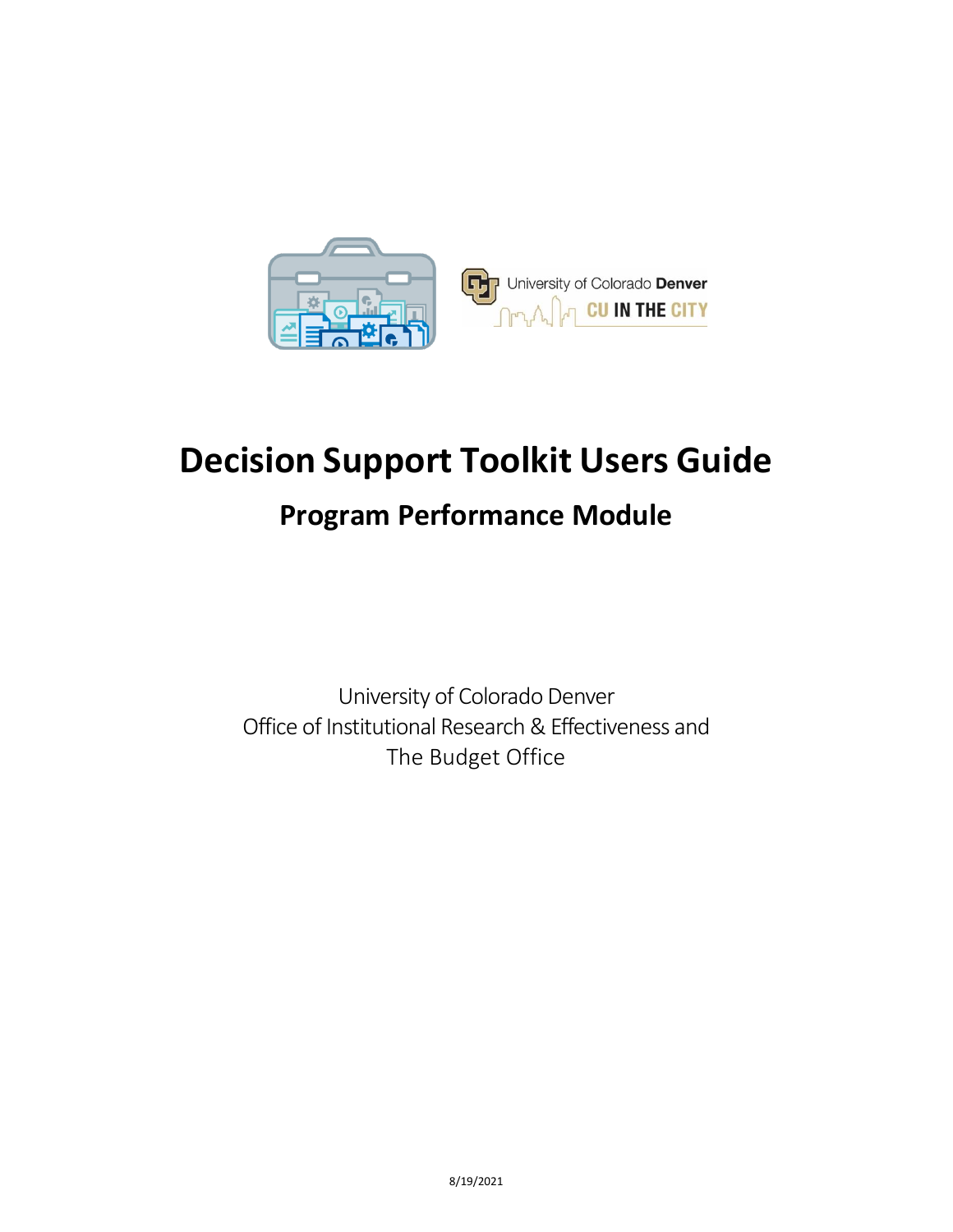## **About the Decision Support Toolkit**

The DSTk is a series of Tableau dashboards that bring together data visualizations that show important metrics and analysis to support academic and fiscal planning decision-making.

The Program Performance module provides comparisons and trends across your programs, with data on student headcount, student credit hours, demographics, and more. These metrics allow users to measure efforts and drive progress toward strategic priorities such as cost efficiency, student outcomes, equity and enrollment.

### **Connecting to Program Performance**

Navigate to the [DSTk](https://www1.ucdenver.edu/offices/institutional-research-and-effectiveness/decision-support-toolkit) Site to access any of the 4 modules that make up the Toolkit. You may also go directly to th[e Program Performance module](https://tableau.ucdenver.edu/#/site/University/views/DSTkProgramPerformance/ProgramPerformance-Level-Set?:iid=1) in Tableau Server. Remember, you must be logged on to the campus network or VPN to access Tableau.

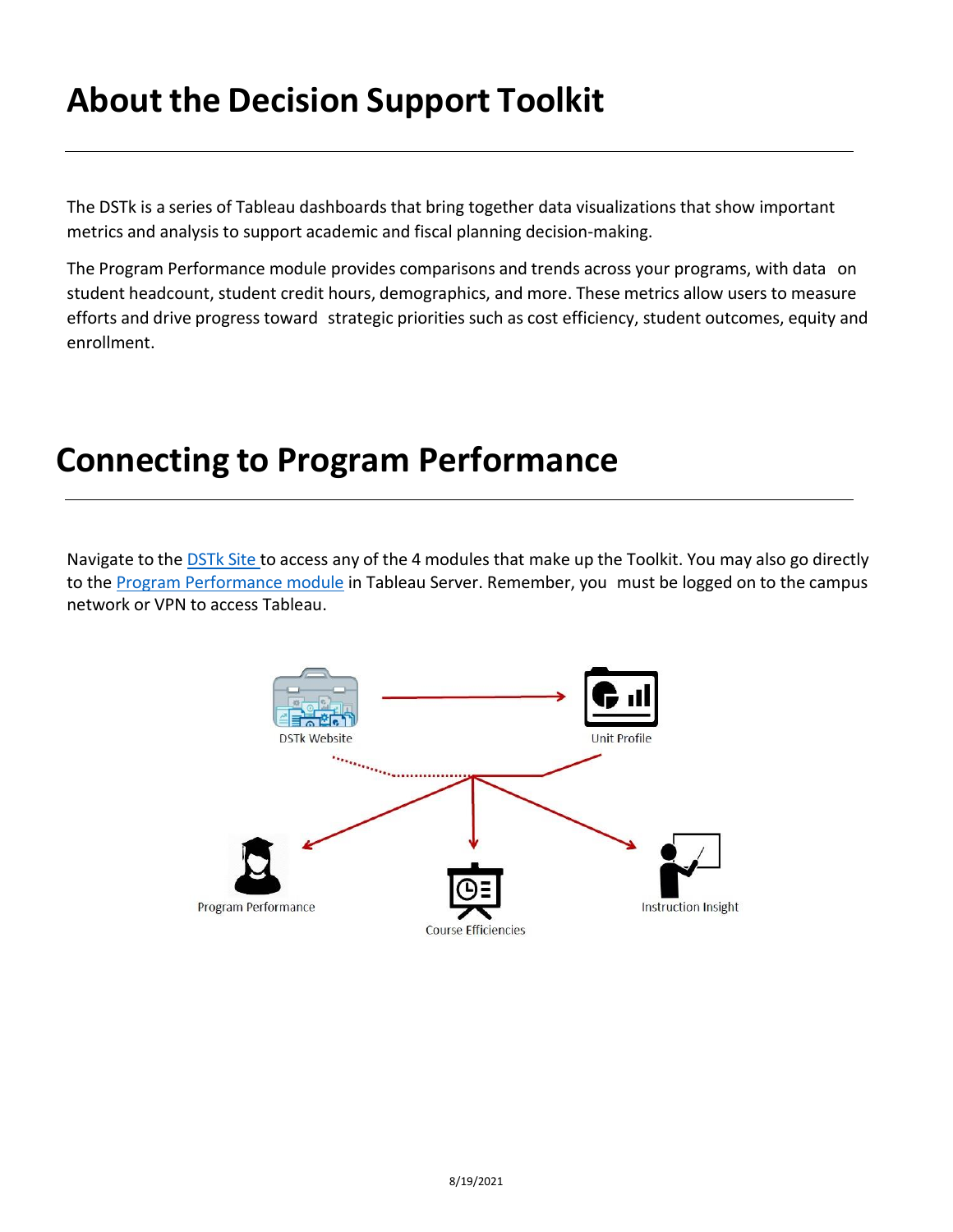### **Navigating the Program Performance Module**

• Start with the Level-Set page to begin exploring school/college level data – set your filters and parameters, which will apply to every metric on this page.

The Program Performance module is designed to help provide insight into your programs. Identify programs that are thriving and others that may need some attention.

| First, select your School or College:   College of Liberal Arts and Sciences |  |  |  |  |  |  |
|------------------------------------------------------------------------------|--|--|--|--|--|--|
|                                                                              |  |  |  |  |  |  |

| Select Term Year                                                                                                                                         |
|----------------------------------------------------------------------------------------------------------------------------------------------------------|
| 2020                                                                                                                                                     |
| Select Term Season                                                                                                                                       |
| Fall                                                                                                                                                     |
| EOT Fall 2020 Snapshot                                                                                                                                   |
| Student Type                                                                                                                                             |
| Main Campus, State Rep… ▼                                                                                                                                |
| Select Student Career                                                                                                                                    |
| AII                                                                                                                                                      |
| The criteria selected above will carry<br>and the compact of the completion of completion of the company of the company of the company of the company of |

#### School/College Comparison

- Compare growth in student headcounts across schools/colleges
- Remember to hover over graphs, reference lines, and information icons to see details

#### Student Headcounts

Enrolled Main Campus, State Reportable (D1) students with College of Liberal Arts and Sciences majors. (Student Career: All)

Hover for Definitions

|                                              | Student<br>Headcount | Change From<br>Prior Spring | 3-Year Change | $\mathcal{L}_{\mathcal{L}}$<br>Trends in Spring Headcount |
|----------------------------------------------|----------------------|-----------------------------|---------------|-----------------------------------------------------------|
| College of Liberal Arts and Sciences         | 5,359                | $-9.2%$                     | $-12.1%$      |                                                           |
| <b>Business School</b>                       | 2,685                | 16.9%                       | 9.5%          |                                                           |
| College of Architecture and Planning         | 741                  | 1.0%                        | 10.1%         |                                                           |
| College of Arts and Media                    | 1,275                | $-0.596$                    | 9.8%          |                                                           |
| College of Engineering, Design and Computing | 1,623                | 10.3%                       | 31.6%         |                                                           |
| School of Education and Human Development    | 1,315                | 3.7%                        | 21.9%         |                                                           |
| School of Public Affairs                     | 729                  | $-2.7%$                     | 7.2%          |                                                           |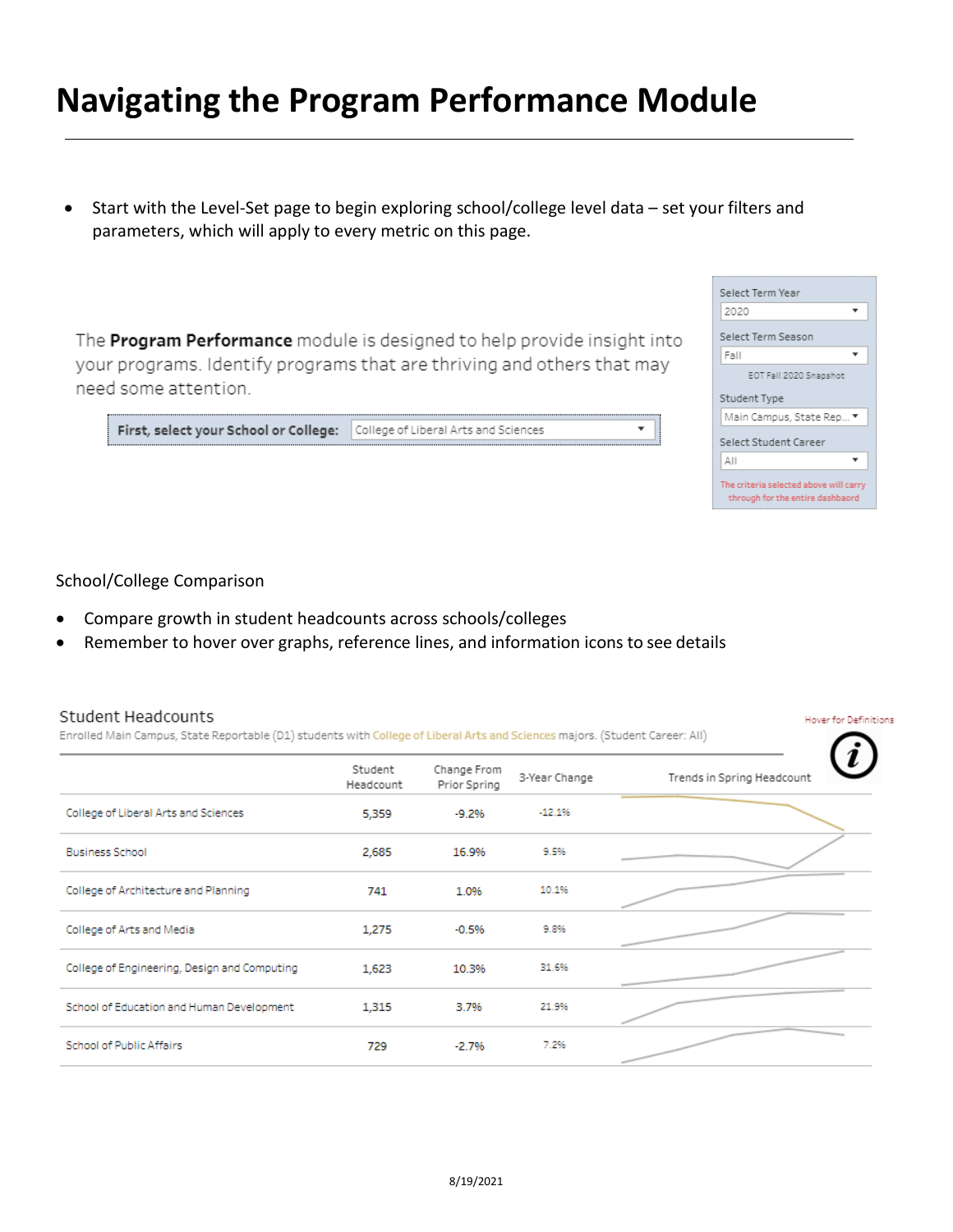• Examine how your main campus and extended studies credit hours contribute to campuswide revenue contributions and how these figures are trending



- The Program Flows section gives school/colleges insight on whether their students from the prior year are still enrolled in their college, at CU Denver or have graduated or left the institution.
- This high-level overview provides a snapshot of student demographics for the selected term. Use the parameter at the right to select demographic detail.

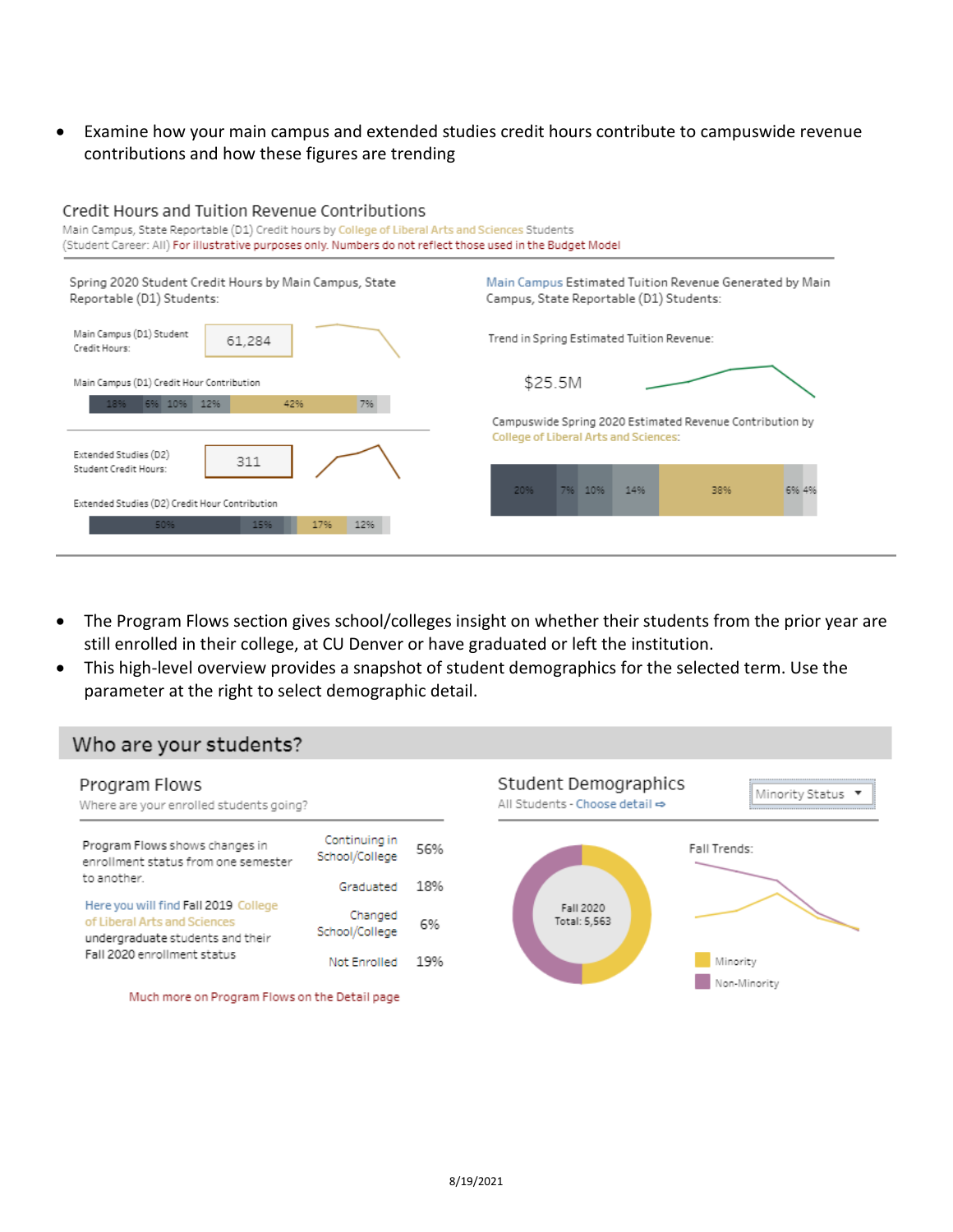### **The Breakdown** section allows users to compare program level data across their college

• The scatterplot displays two related metrics to easily identify outliers

### Student Headcount by Department

Considerations: The scatterplot within this section compares overall headcount to recent growth. A large department with diminishing growth may require some attention, while quickly growing small departments may be an area of opportunity to focus resources on. Lower Growth | Higher Growth



### • The table below allows users to dynamically sort by metric to compare programs and evaluate trends

| Programs Offered (Student Career: All)<br>Take a look at the programs offered during the Fall 2020 semester. |                        | Sort By:                                                                  | 3yr HC Change ▼<br>Descending<br>▼ |
|--------------------------------------------------------------------------------------------------------------|------------------------|---------------------------------------------------------------------------|------------------------------------|
| Department                                                                                                   | Fall 2020<br>Headcount | 3-Year Change                                                             | Trends in Fall Headcount           |
| CLAS Dean's Office/<br>Other                                                                                 | 60                     | 757.1%                                                                    |                                    |
| Mathematics                                                                                                  | 17                     | 142.9%                                                                    |                                    |
| Geography/<br><b>EnvirnmentI Sci</b>                                                                         | 34                     | 88.9%                                                                     |                                    |
| <b>Political Science</b>                                                                                     | 39                     | 56.0%                                                                     |                                    |
|                                                                                                              |                        | Sort by headcount and growth to identify thriving or struggling programs. |                                    |

• Now, users can move on to the detail page, which contains similar metrics and analyses at a more granular level of detail.

-Now that you've gathered information, dig into details by visiting the Detail page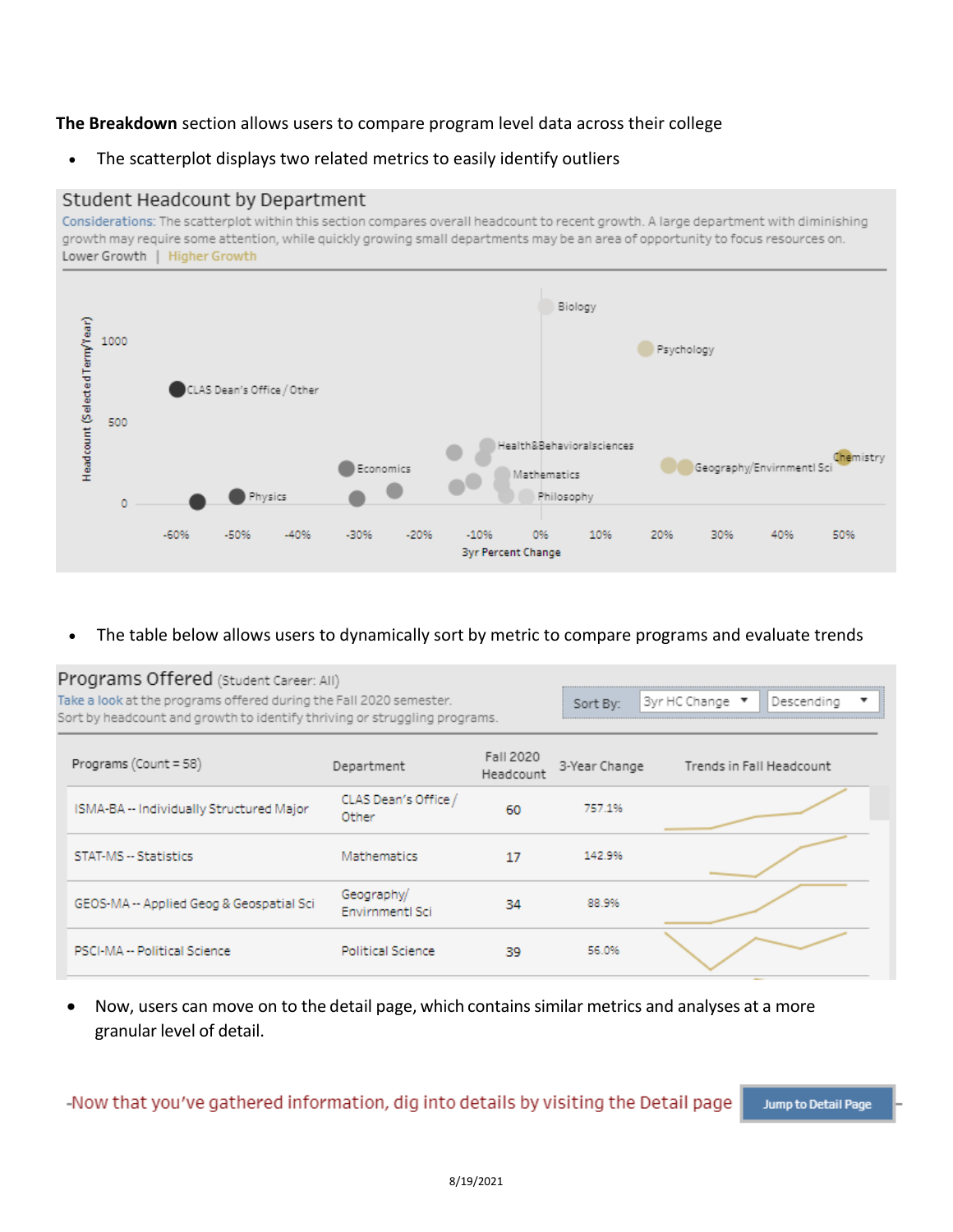## **Program Performance – Detail Page**

• Parameters selected at the top of the page will apply to all data on the detail page. Use this area to select specific departments, terms, and/or student types to explore metrics for specific department and/or program(s). Note: 'Year' selected serves as an endpoint for trends

| Select Term Year   |  |
|--------------------|--|
| 2020               |  |
| Select Term Season |  |
| Fall               |  |
|                    |  |

| Student Type                 | School or College                    | Deparment | Student Level | Primary Major |
|------------------------------|--------------------------------------|-----------|---------------|---------------|
| $\n  the / D 1) 4 1$<br>Main | College of Liberal Arts and Sciences | (A  )     | All           | (All)         |

• Some sections have additional parameters that apply only to that section. Be sure to check each header for additional ways to splice, filter, or sort the data.

| The table to the right will                                                                                                                                                                                                            | Headcount Overall headcount and credit hours with 3-year % change<br>Main Campus, State Reportable (D1) students within parameters selected above |                               |                      |          |                                   | Residency | Hover for<br>Pick a secondary grouping<br>Definitions<br>$\overline{\mathbf{v}}$ |  |
|----------------------------------------------------------------------------------------------------------------------------------------------------------------------------------------------------------------------------------------|---------------------------------------------------------------------------------------------------------------------------------------------------|-------------------------------|----------------------|----------|-----------------------------------|-----------|----------------------------------------------------------------------------------|--|
| display student headcount<br>and credit hour data for the                                                                                                                                                                              | Registration Type                                                                                                                                 |                               | Student<br>Headcount |          | Main Campus Major Credit<br>Hours |           | Trend in Fall Headcount                                                          |  |
| selected student group(s)                                                                                                                                                                                                              | Continuing                                                                                                                                        | Resident                      | 3,614                | $-8.9%$  | 40,343                            | $-8.1%$   |                                                                                  |  |
|                                                                                                                                                                                                                                        |                                                                                                                                                   | Domestic<br>Non-Resident      | 280                  | 6.5%     | 3,102                             | 1.1%      |                                                                                  |  |
| The scatterplot below shows                                                                                                                                                                                                            |                                                                                                                                                   | International<br>Non-Resident | 223                  | $-26.9%$ | 2,512                             | $-38.2%$  |                                                                                  |  |
| headcount and growth for the<br>selected student group(s)                                                                                                                                                                              | New First Time                                                                                                                                    | Resident                      | 681                  | $-18.8%$ | 9,159                             | $-18.8%$  |                                                                                  |  |
| <b>Analysis</b>                                                                                                                                                                                                                        |                                                                                                                                                   | Domestic<br>Non-Resident      | 38                   | $-60.4%$ | 512                               | $-60.8%$  |                                                                                  |  |
| Compare Headcount Trends to Growth by Registration Type<br>High growth, high headcount (upper right) indicates a thriving area<br>Low growth, low headcount (lower left) may indicate a struggle<br>Lower Growth   Higher Growth<br>4K | Continuing                                                                                                                                        |                               |                      |          |                                   |           |                                                                                  |  |
| (Selected Term/Tear)<br>2K<br>Headcount<br>New First Time<br>New Transfer                                                                                                                                                              |                                                                                                                                                   |                               |                      |          |                                   |           |                                                                                  |  |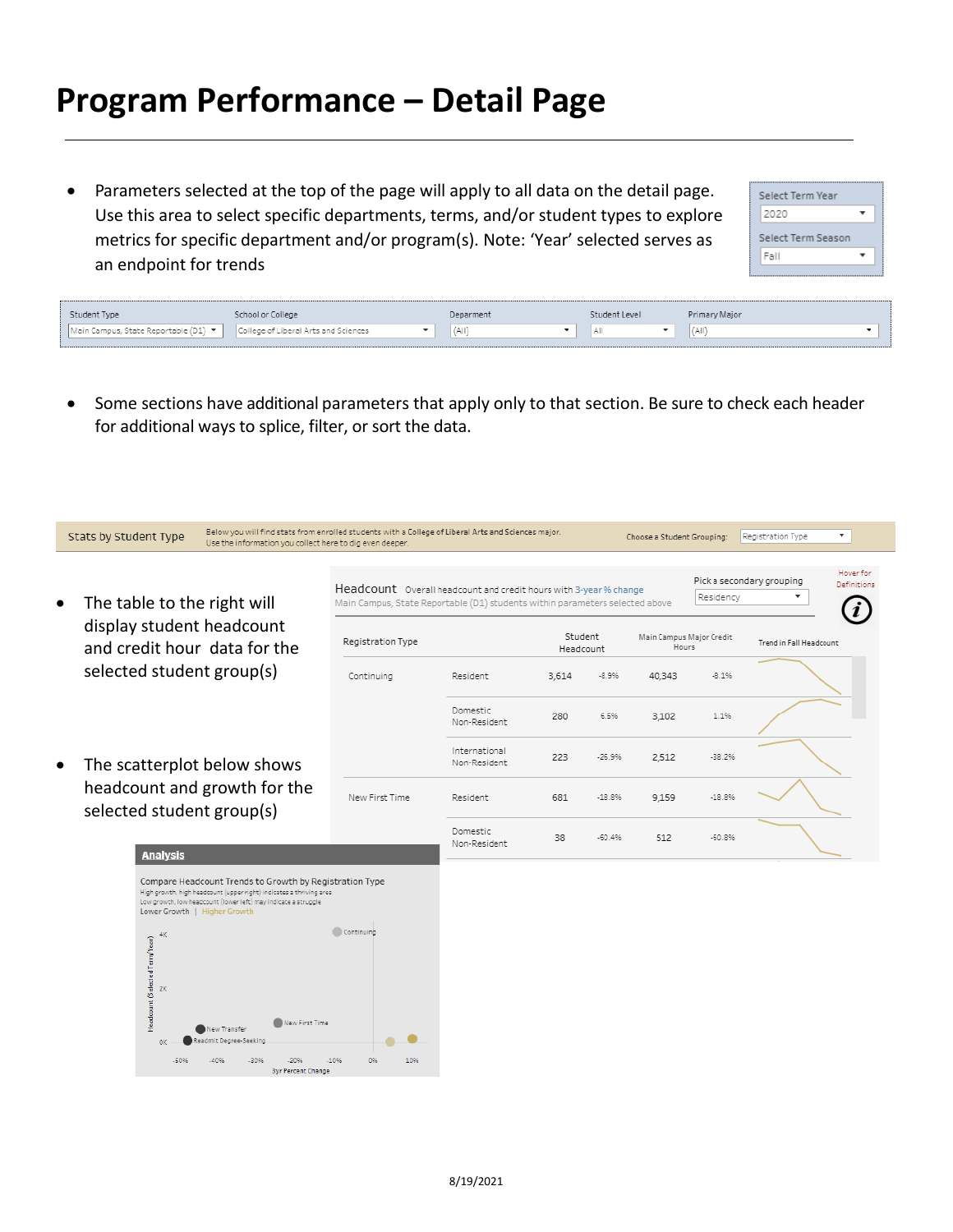• Below, users can see student credit hours and revenue generated by majors, split by selected student group(s).







728

Cumulative Average Time to Degree...



• The Degrees section shows the number of degrees awarded and the average time for students to earn the degree.

• Note: Degrees data is updated less frequently than enrollment and other data sources. Spring terms have the most graduates and will therefore provide better sample sizes from which to gain insight

• The table below shows program level detail and trends, which can show various metrics selected and sorted by the section parameters above.

| Primary Major            |     | Degrees Awarded |      | Avg. Time to Degree<br>(Terms) |     | Avg. Time to Degree<br>(Years) | Trend in Spring Degrees Awarded |
|--------------------------|-----|-----------------|------|--------------------------------|-----|--------------------------------|---------------------------------|
| ECON-BA -- Economics     | 119 | 9.2%            | 8.3  | $-0.9%$                        | 2.2 | $-1.7%$                        |                                 |
| BIOL-BS -- Biology       | 113 | $-14.4%$        | 10.5 | $-1.4%$                        | 2.9 | $-1.6%$                        |                                 |
| PSYC-BA -- Psychology    | 84  | 10.5%           | 7.1  | $-17.8%$                       | 1.8 | $-23.8%$                       |                                 |
| COMM-BA -- Communication | 78  | $-17.0%$        | 7.6  | $-9.3%$                        | 1.9 | $-11.1%$                       |                                 |
| PSYC-BS -- Psychology    | 49  | 145.0%          | 8.8  | 7.8%                           | 2.3 | 7.7%                           |                                 |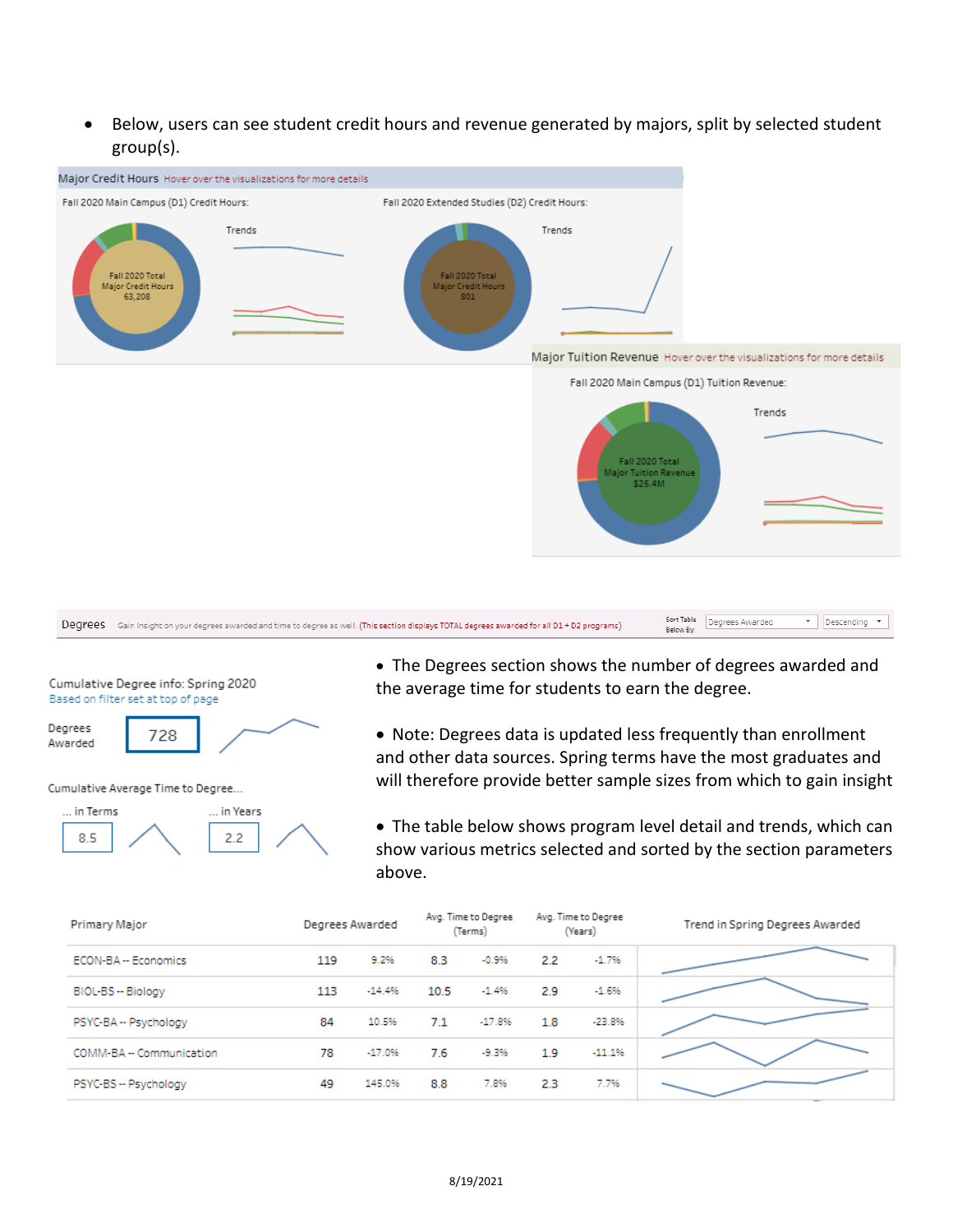#### Program Flows Where are your enrolled students going? View net enrollment change by student group. (The filters above, other than School/College, do not apply to the Program Flows analysis)

- Program flows provides a wealth of information related to which students are continuing within your college, changing majors to another school/college within CU Denver, graduating or leaving the university.
- This section is not affected by the top of page filters, other than the selected school/college. Select a start and end term to explore how your students move over time.
	- Enrolled Students in Fall 2019... ...and their status in Fall 2020 Hover over bars for more details 5.434 5.434 New to University - Freshmen (15%) Not Enrolled (19%) New to University - Transfer (11%) Vew to School/College (196) Graduated (18%) Changed School/College (6%) Click a group to the left to filter 63% Continuing in School/College (73%) the data to the Still Enrolled right Continuing in School/College (56%) Overall

New to University | New to School/College | Continuing in School/College | Changed School/College | Graduated | Not Enrolled

Calculate your persistence rate: 100% - "Not Enrolled %" = Persistence Rate

• Click a student group on the left to filter and show where these students are enrolled in the selected 'end term'

| Enrolled Students in Fall 2019                                                                          | and their status in Fall 2020                                                                                                                                   |                              |  |  |  |
|---------------------------------------------------------------------------------------------------------|-----------------------------------------------------------------------------------------------------------------------------------------------------------------|------------------------------|--|--|--|
| Hover over bars for more details<br>5,434                                                               | 811                                                                                                                                                             |                              |  |  |  |
| New to University - Freshmen (15%)<br>New to University - Transfer (11%)<br>New to School/College (196) | Not Enrolled (29%)                                                                                                                                              |                              |  |  |  |
| Click a group to                                                                                        | Changed School/College (10%)                                                                                                                                    | 71%                          |  |  |  |
| the left to filter<br><b>Continuing in School/College (73%)</b><br>the data to the<br>right             | Continuing in School/College (62%)                                                                                                                              | Still<br>Enrolled<br>Overall |  |  |  |
|                                                                                                         | Of the 811 students from Fall 2019, there were 499 students that were enrolled and continuing in the<br>school/college in Fall 2020, which is 62% of the total. |                              |  |  |  |

New to University | New to School/College | Continuing in School/College | Changed School/College | Graduated | Not Enrolled